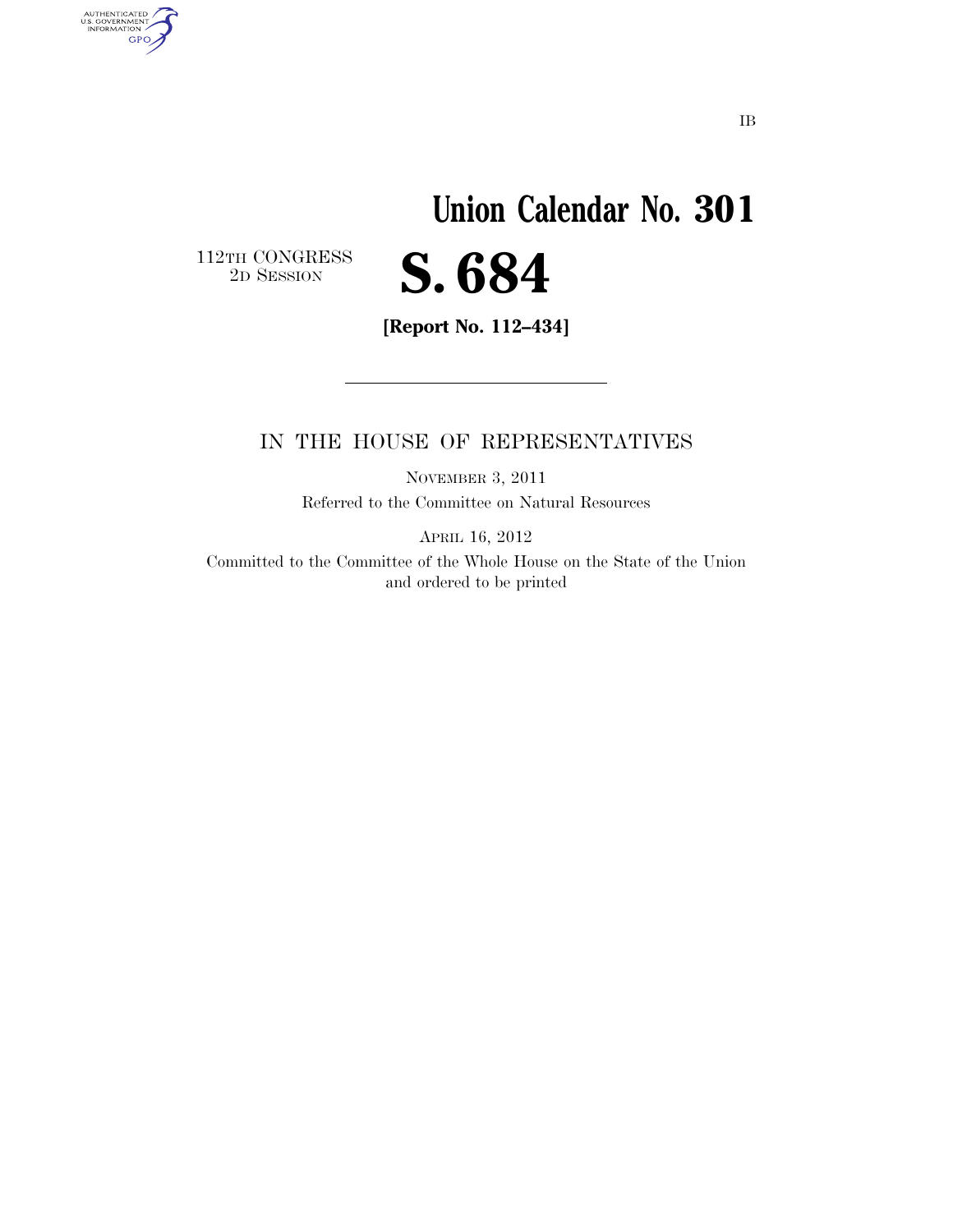## **A BILL**

2

To provide for the conveyance of certain parcels of land to the town of Alta, Utah.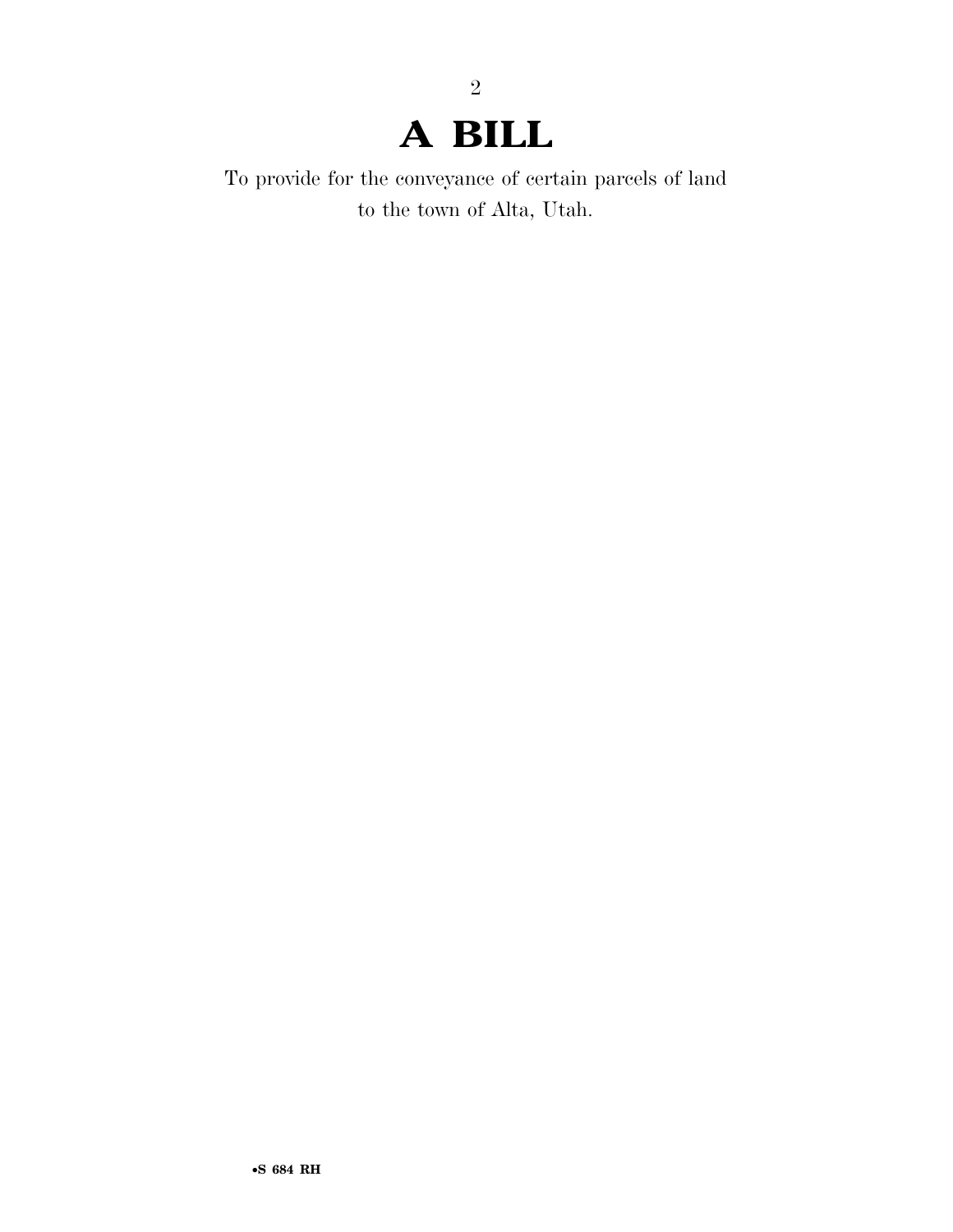| 1              | Be it enacted by the Senate and House of Representa-         |
|----------------|--------------------------------------------------------------|
| 2              | tives of the United States of America in Congress assembled, |
| 3              | SECTION 1. CONVEYANCE.                                       |
| $\overline{4}$ | (a) DEFINITIONS.—In this Act:                                |
| 5              | (1) NATIONAL FOREST SYSTEM LAND.—The                         |
| 6              | term "National Forest System land" means the par-            |
| 7              | cels of National Forest System land that—                    |
| 8              | $(A)$ are located—                                           |
| 9              | (i) in sec. 5, T. 3 S., R. 3 E., Salt                        |
| 10             | Lake meridian;                                               |
| 11             | (ii) in, and adjacent to, parcels of                         |
| 12             | subject to special use permit<br>land                        |
| 13             | SLC102708, the authority of which expires                    |
| 14             | on December 30, 2026;                                        |
| 15             | (iii) in the Wasatch-Cache National                          |
| 16             | Forest in Salt Lake County, Utah; and                        |
| 17             | (iv) in the incorporated boundary of                         |
| 18             | the town of Alta, Utah; and                                  |
| 19             | (B) consist of approximately 2 acres (in-                    |
| 20             | cluding appurtenances).                                      |
| 21             | (2) SECRETARY.—The term "Secretary" means                    |
| 22             | the Secretary of Agriculture.                                |
| 23             | (3) TOWN.—The term "Town" means the town                     |
| 24             | of Alta, Utah.                                               |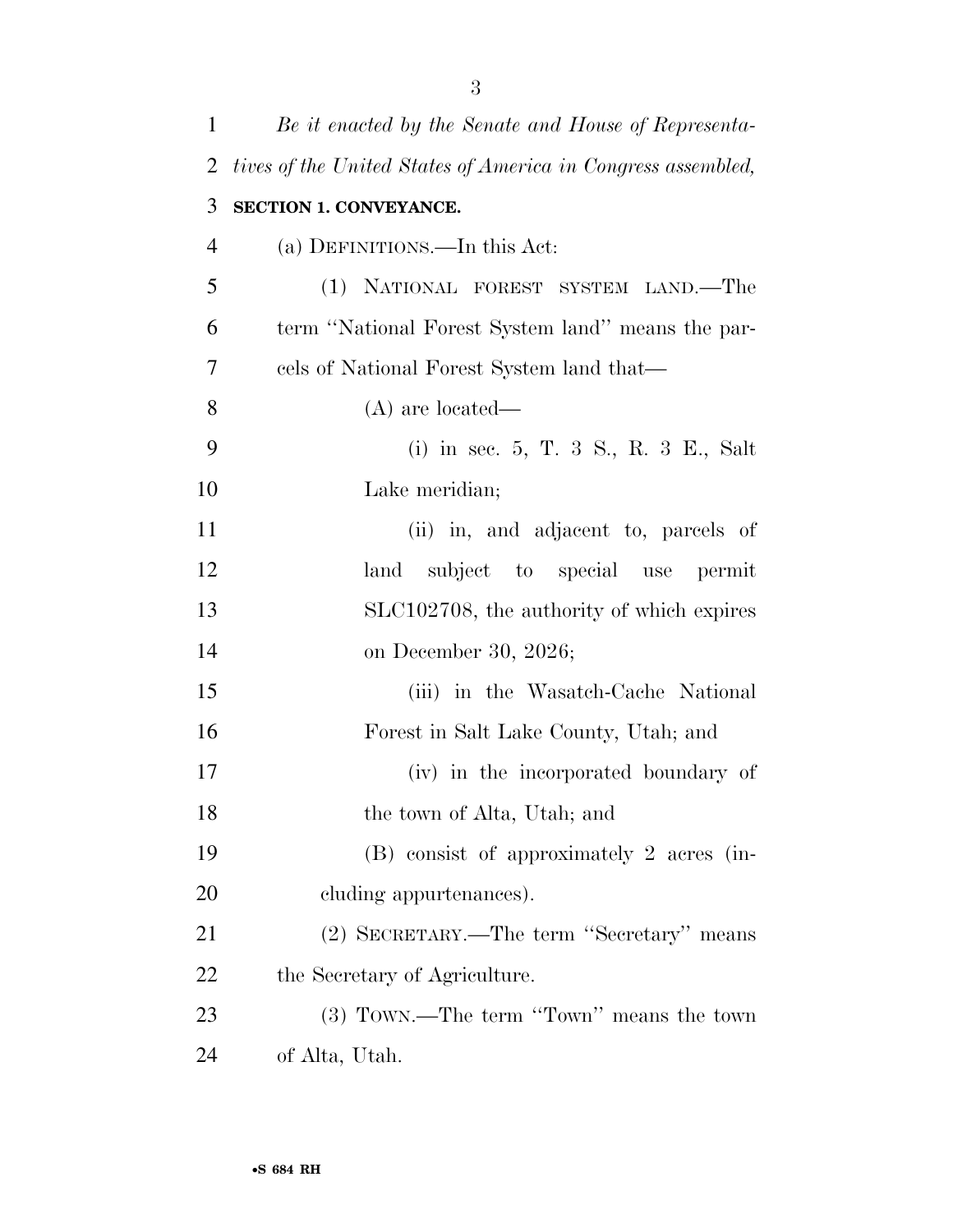(b) CONVEYANCE.—On the request of the Town sub- mitted to the Secretary by the date that is not later than 1 year after the date of enactment of this Act, the Sec- retary shall convey to the Town, without consideration, all right, title, and interest of the United States in and to the National Forest System land.

(c) SURVEY; COSTS.—

 (1) IN GENERAL.—In accordance with para- graphs (2) and (3), the exact acreage and legal de- scription of the National Forest System land shall be determined by a survey approved by the Sec-retary.

 (2) MAXIMUM AREA.—The acreage of the Na- tional Forest System land determined under para-graph (1) may not exceed 2 acres.

 (3) COSTS.—The Town shall pay the reasonable survey and other administrative costs associated with the conveyance.

 (d) USE OF NATIONAL FOREST SYSTEM LAND.—As a condition of the conveyance under subsection (b), the Town shall use the National Forest System land only for public purposes.

 (e) REVERSIONARY INTEREST.—In the deed to the Town, the Secretary shall provide that the National Forest System land shall revert to the Secretary, at the election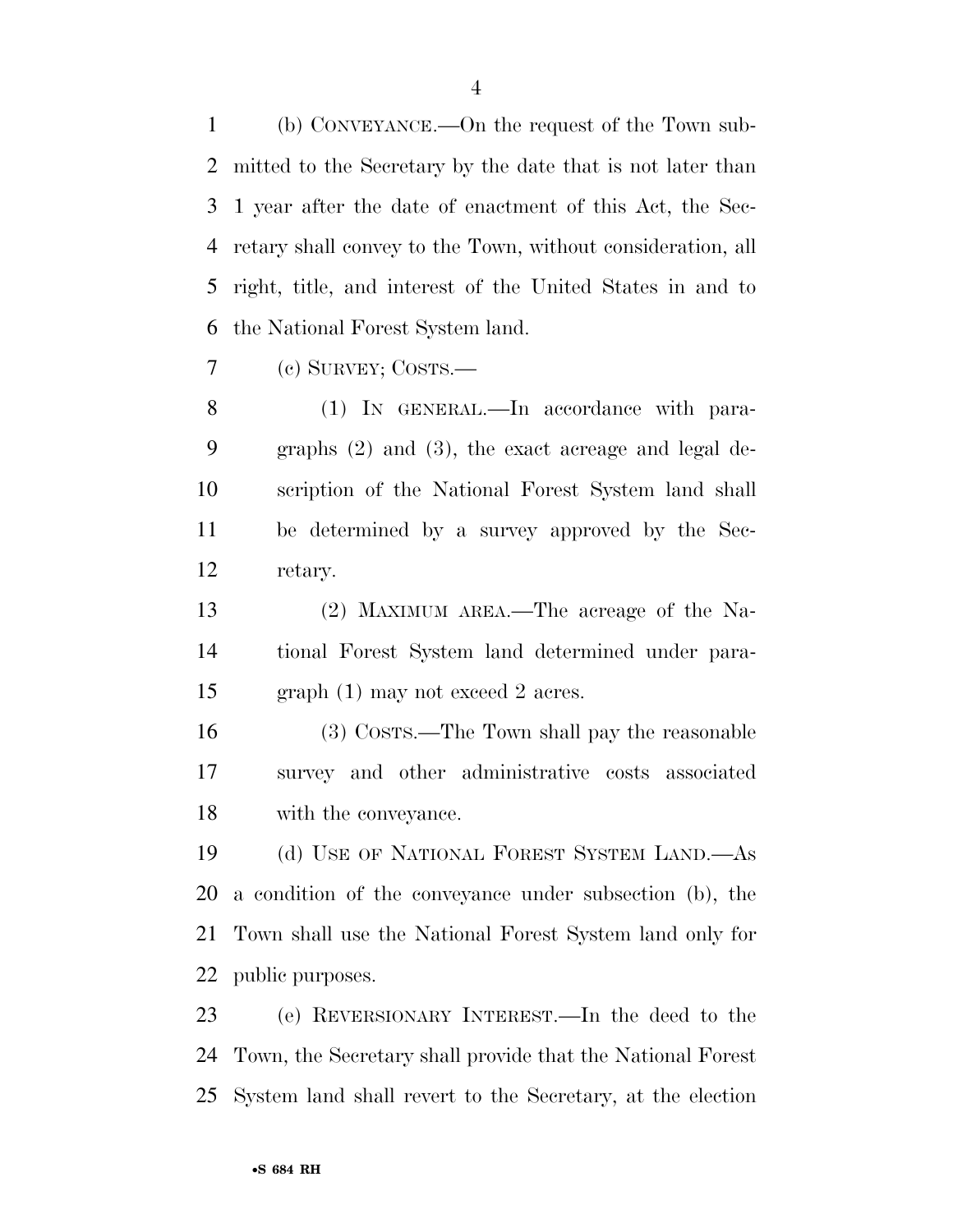of the Secretary based on the best interests of the United States, if the National Forest System land is used for a purpose other than a public purpose.

 (f) ADDITIONAL TERMS AND CONDITIONS.—With re- spect to the conveyance under subsection (b), the Sec- retary may require such additional terms and conditions as the Secretary determines to be appropriate to protect the interests of the United States.